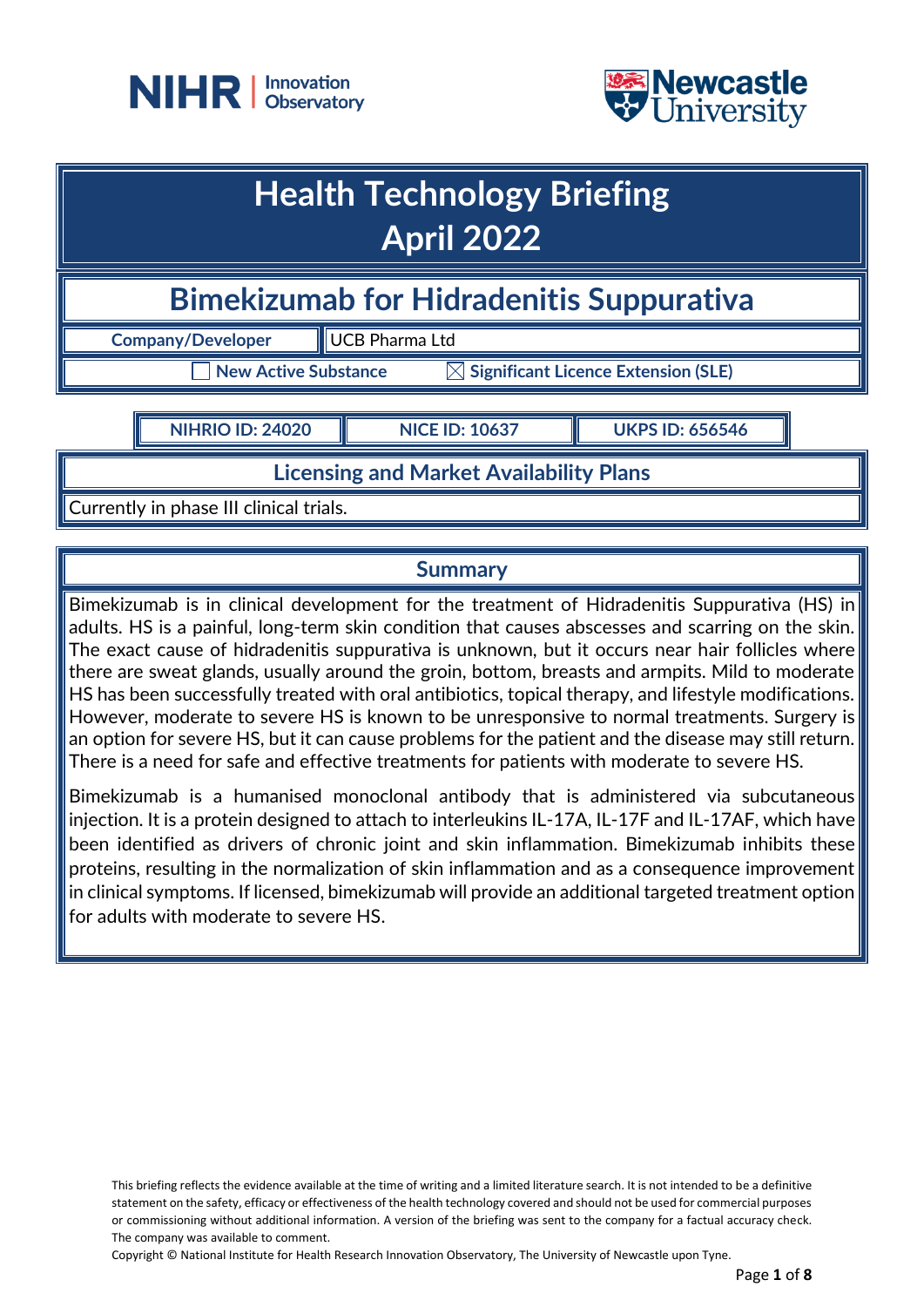



### **Proposed Indication**

Moderate to severe Hidradenitis Suppurativa.<sup>1</sup>

## **Technology**

#### **Description**

Bimekizumab (Bimzelx, UCB4940) is a humanised IgG1/κ monoclonal antibody that selectively binds with high affinity to IL-17A, IL-17F and IL-17AF cytokines, blocking their interaction with the IL-17RA/IL-17RC receptor complex. Bimekizumab inhibits these proinflammatory cytokines, resulting in the normalization of skin inflammation and consequently, improvement in clinical symptoms associated with psoriasis and other inflammatory diseases such as HS.<sup>2,3</sup>

Bimekizumab has completed phase II (NCT03248531) trials and is currently in phase III clinical trials (NCT04242446, NCT04242498, NCT04901195) for treating HS in adults.1,4-6 Participants were randomized 2:1:1 to receive 320 mg of bimekizumab via subcutaneous injection every 2 weeks (after a 640-mg loading dose at baseline). 2

#### Key Innovation

Preclinical data of anti-IL-17A inhibitors has shown this to be an effective target for treatment of various diseases such as HS, psoriasis and ankylosing spondylitis. However, many patients respond only partially, or not at all, to inhibition of IL-17A alone. Bimekizumab offers dual-cytokine blockade of both IL-17A and IL-17F, which is hypothesised to profoundly affect chronic tissue inflammation and provide additional efficacy in immune-mediated diseases, such as HS, in which IL-17–producing TH cells infiltrate the lesional dermis. 2 If licensed, bimekizumab will provide an additional targeted treatment option for adults with moderate to severe HS.

#### Regulatory & Development Status

Bimekizumab currently has market authorization in the UK/EU for the treatment of moderate to severe plaque psoriasis in adults who are candidates for systemic therapy.<sup>3,7</sup>

Bimekizumab is currently in phase II/III clinical trials for the following indications:<sup>8</sup>

- Psoriatic arthritis
- Ankylosing spondylitis
- Non-radiographic axial spondyloarthritis

## **Patient Group**

#### Disease Area and Clinical Need

Hidradenitis suppurativa (HS) /acne inversa is a chronic, physically and emotionally debilitating inflammatory disease that causes painful, deep-seated, inflammatory nodules and abscesses in the armpits, genital area, groin, buttocks/anus, and breasts resulting in inflamed lesions, lumps, cysts, scarring, unpleasant smell and decreased mobility.<sup>9,10</sup> HS tends to start after puberty. It can persist for many years and worsen over time, with serious effects on daily life, social functioning, and emotional well-being.<sup>11</sup> HS is three times more prevalent in women than men and strongly associated with obesity and smoking. $^{12}$ Other comorbidities include: arthropathies, metabolic syndrome, increased cardiovascular disease risk,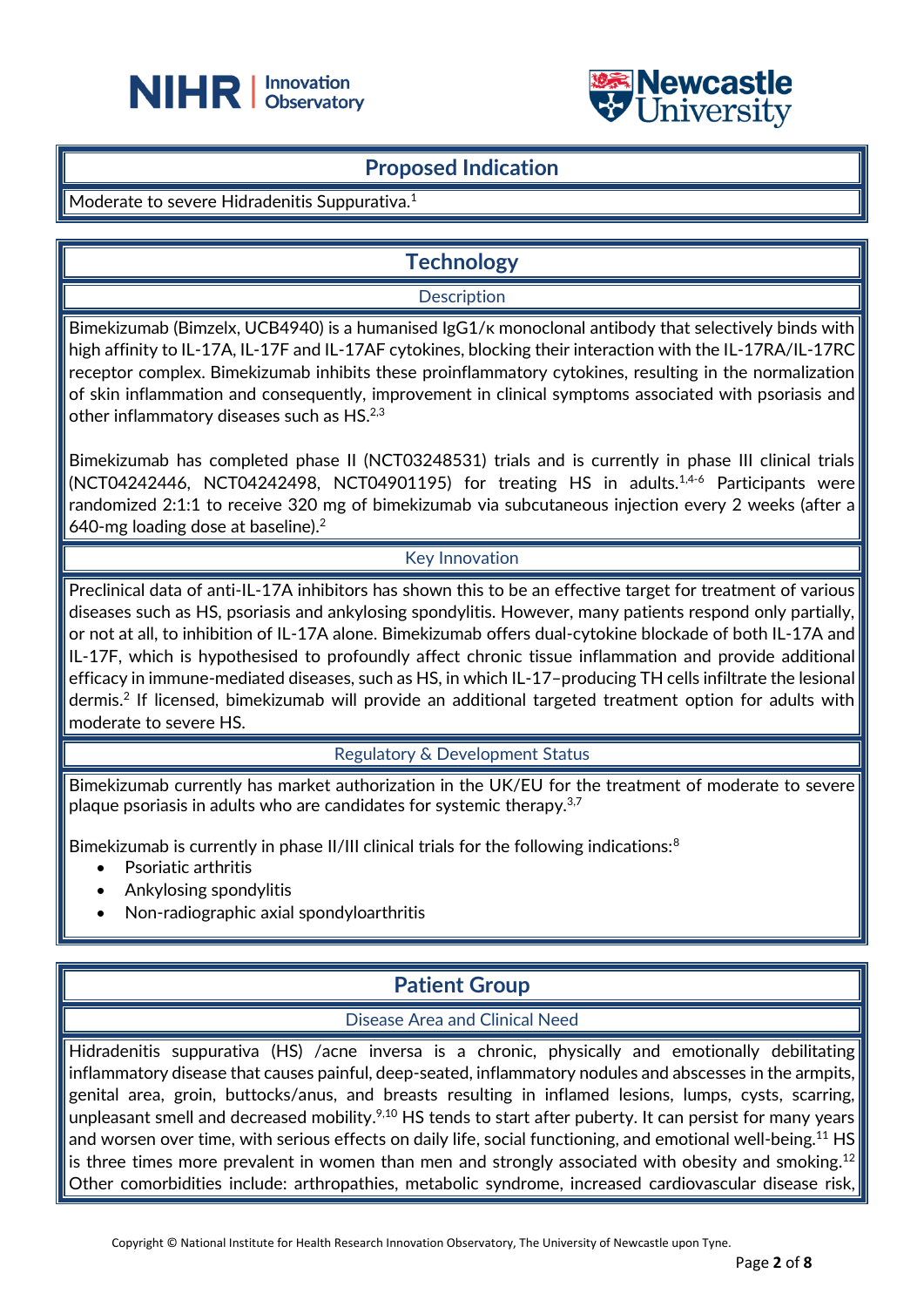



inflammatory disorders, lymphedema, squamous cell carcinoma, depression and increased risk of suicide. $^{12,13}$  HS is managed by combined medical and surgical therapy. $^{14}$ 

HS is estimated to affect about 1% of the population in any one year.<sup>7</sup> In England (2020-21), there were 1,998 finished consultant episodes (FCE) and 1,841 admissions for HS (ICD-10 code L73.2), which resulted in 1,586 FCE bed days and 967 day cases. $^{15}$ 

#### Recommended Treatment Options

NICE currently recommends adalimumab for treating moderate to severe HS.<sup>16 17</sup>

֦

| <b>Clinical Trial Information</b> |                                                                                                                                                                                                                                                                                                                                                                                                                                                                                                                                                                                                                 |  |
|-----------------------------------|-----------------------------------------------------------------------------------------------------------------------------------------------------------------------------------------------------------------------------------------------------------------------------------------------------------------------------------------------------------------------------------------------------------------------------------------------------------------------------------------------------------------------------------------------------------------------------------------------------------------|--|
| <b>Trial</b>                      | NCT03248531, 2017-000892-10; A Phase 2 Multicenter, Investigator-Blind,<br>Study of the<br>Subject-Blind,<br>Placebo-Controlled<br>Efficacy,<br>Safety,<br>and<br>Pharmacokinetics of Bimekizumab in Subjects With Moderate to Severe<br>Hidradenitis Suppurativa<br>Phase II: Completed<br>Location(s): 5 EU countries, US and other countries<br>Primary completion date: November 2018                                                                                                                                                                                                                       |  |
| <b>Trial Design</b>               | Randomized, parallel assignment, quadruple masking                                                                                                                                                                                                                                                                                                                                                                                                                                                                                                                                                              |  |
| Population                        | N=90, aged 18 to 70 years, must have a diagnosis of HS for at least 1 year prior to<br>baseline                                                                                                                                                                                                                                                                                                                                                                                                                                                                                                                 |  |
| Intervention(s)                   | Participants received one bimekizumab 640 mg subcutaneous (SC) injection as<br>loading dose started from baseline, followed by bimekizumab 320 mg SC injections<br>at weeks 2, 4, 6, 8 and 10. <sup>2</sup>                                                                                                                                                                                                                                                                                                                                                                                                     |  |
| Comparator(s)                     | Active comparator:<br>Participants received one adalimumab 160 mg SC injection as loading dose started<br>from baseline, followed by adalimumab 80 mg SC injection at week 2 and<br>adalimumab 40 mg SC injections from weeks 4 to $102$<br>Placebo comparator:<br>Participants received matching placebo SC injections. <sup>2</sup>                                                                                                                                                                                                                                                                           |  |
| Outcome(s)                        | Primary outcome:<br>Percentage of participants achieving clinical response as measured by Hidradenitis<br>Suppurativa Clinical Response (HiSCR) at Week 12 [Time Frame: Week 12]<br>See trial record for full list of outcomes                                                                                                                                                                                                                                                                                                                                                                                  |  |
| Results (efficacy)                | Bimekizumab demonstrated a higher HiSCR rate vs placebo at week 12 (57.3% vs<br>26.1%; posterior probability of superiority equalled 0.998, calculated using Bayesian<br>analysis).<br>Bimekizumab demonstrated greater clinical improvements compared with placebo.<br>Improvements in the International Hidradenitis Suppurativa Severity Score (IHS4)<br>were seen at week 12 with bimekizumab (mean [SD] IHS4, 16.0 [18.0]) compared<br>with placebo (mean [SD] IHS4, 40.2 [32.6]). More bimekizumab-treated participants<br>achieved positive results on stringent outcome measures compared with placebo. |  |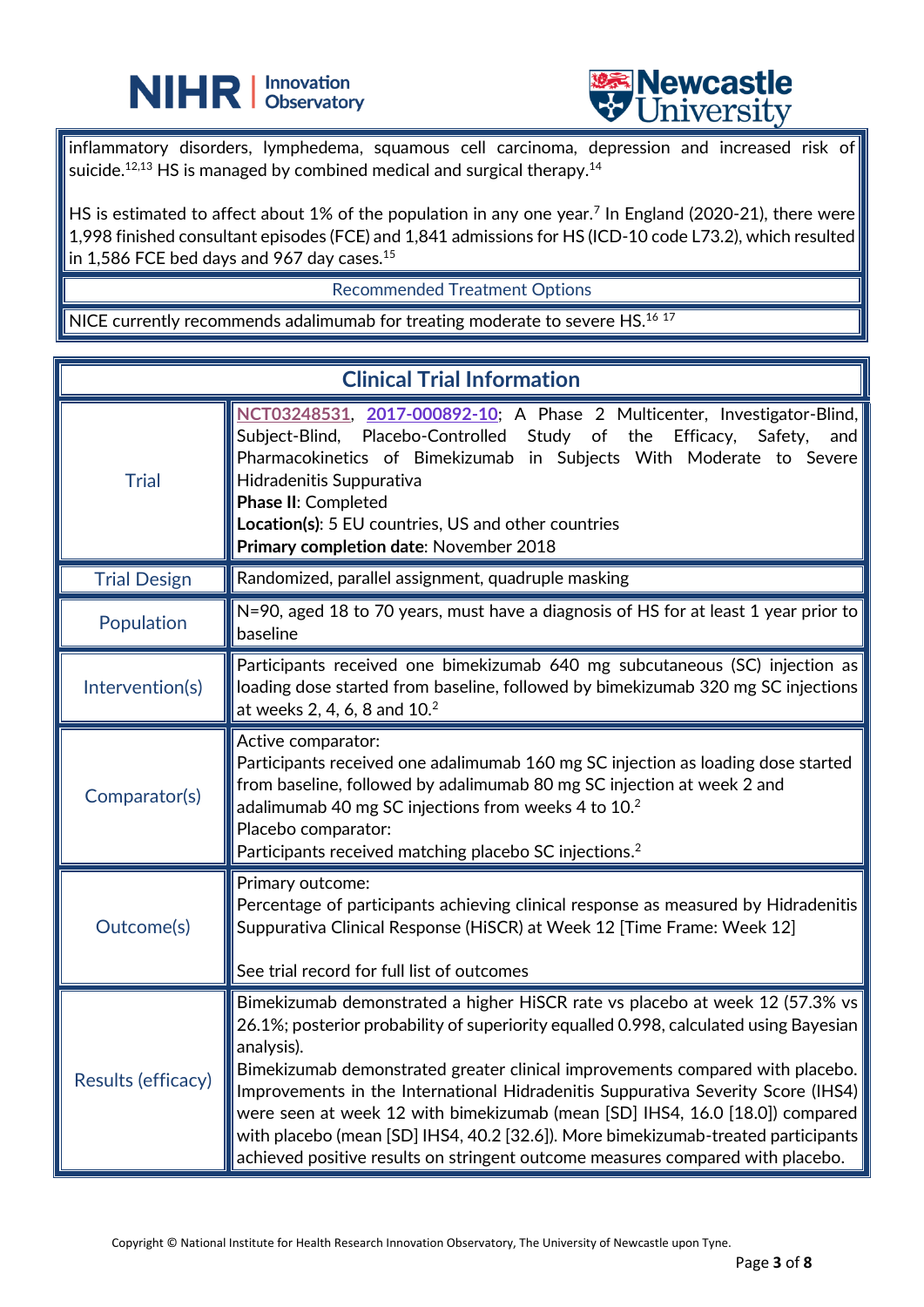



|                  | At week 12, 46% of bimekizumab-treated participants achieved HiSCR <sub>75</sub> and 32%<br>contractor achieved HiSCR <sub>90</sub> , whereas 10% of placebo-treated participants achieved<br>HISCR <sub>75</sub> and none achieved HISCR <sub>90</sub> ; in adalimumab-treated participants, 35%<br>$\blacksquare$ achieved HiSCR <sub>75</sub> and 15% achieved HiSCR <sub>90.</sub> <sup>2</sup> |
|------------------|-----------------------------------------------------------------------------------------------------------------------------------------------------------------------------------------------------------------------------------------------------------------------------------------------------------------------------------------------------------------------------------------------------|
| Results (safety) | One participant withdrew because of adverse events. Serious adverse events<br>■ occurred in 2 of 46 bimekizumab-treated participants (4%), 2 of 21 placebo-treated<br>$\blacksquare$ participants (10%), and 1 of 21 adalimumab-treated participants (5%). <sup>2</sup>                                                                                                                             |

֦

| <b>Clinical Trial Information</b> |                                                                                                                                                                                                                                                                                                                                                                                                 |
|-----------------------------------|-------------------------------------------------------------------------------------------------------------------------------------------------------------------------------------------------------------------------------------------------------------------------------------------------------------------------------------------------------------------------------------------------|
| <b>Trial</b>                      | BE HEARD I, NCT04242446, 2019-002550-23, A Phase 3, Randomized, Double-<br>Blind, Placebo-Controlled, Multicenter Study Evaluating the Efficacy and Safety of<br>Bimekizumab in Study Participants With Moderate to Severe Hidradenitis<br>Suppurativa<br>Phase III: Active, not recruiting<br>Location(s): 8 EU countries, US, Canada and other countries<br>Primary completion date: May 2022 |
| <b>Trial Design</b>               | Randomized, parallel assignment, quadruple masking                                                                                                                                                                                                                                                                                                                                              |
| Population                        | N=505, 18 years of age, participants must have a diagnosis of HS                                                                                                                                                                                                                                                                                                                                |
| Intervention(s)                   | Subjects participating in the study will receive one of 3 assigned dosing regimens<br>Treatment Period.                                                                                                                                                                                                                                                                                         |
| Comparator(s)                     | Subjects randomized to this arm will receive placebo during the Initial Treatment<br>Period and bimekizumab during the Maintenance Treatment Period.                                                                                                                                                                                                                                            |
| Outcome(s)                        | Primary outcome:<br>Percentage of participants achieving clinical response as measured by Hidradenitis<br>Suppurativa Clinical Response 50 (HiSCR50) at Week 16 [Time Frame: Week 16]<br>See trial record for full list of outcomes                                                                                                                                                             |
| Results (efficacy)                |                                                                                                                                                                                                                                                                                                                                                                                                 |
| Results (safety)                  |                                                                                                                                                                                                                                                                                                                                                                                                 |

| <b>Clinical Trial Information</b> |                                                                                                                                                                                                                                                                                                                                                                                                       |
|-----------------------------------|-------------------------------------------------------------------------------------------------------------------------------------------------------------------------------------------------------------------------------------------------------------------------------------------------------------------------------------------------------------------------------------------------------|
| <b>Trial</b>                      | BE HEARD II, NCT04242498, 2019-002551-42, A Phase 3, Randomized, Double- <br>Blind, Placebo-Controlled, Multicenter Study Evaluating the Efficacy and Safety of<br>Bimekizumab in Study Participants With Moderate to Severe Hidradenitis<br>Suppurativa<br>Phase III: Active, not recruiting<br>Location(s): 8 EU countries, UK, US, Canada and other countries<br>Primary completion date: May 2022 |
| <b>Trial Design</b>               | $\parallel$ Randomized, parallel assignment, quadruple masking                                                                                                                                                                                                                                                                                                                                        |
| Population                        | $\parallel$ N=509, 18 years of age, must have a diagnosis of HS                                                                                                                                                                                                                                                                                                                                       |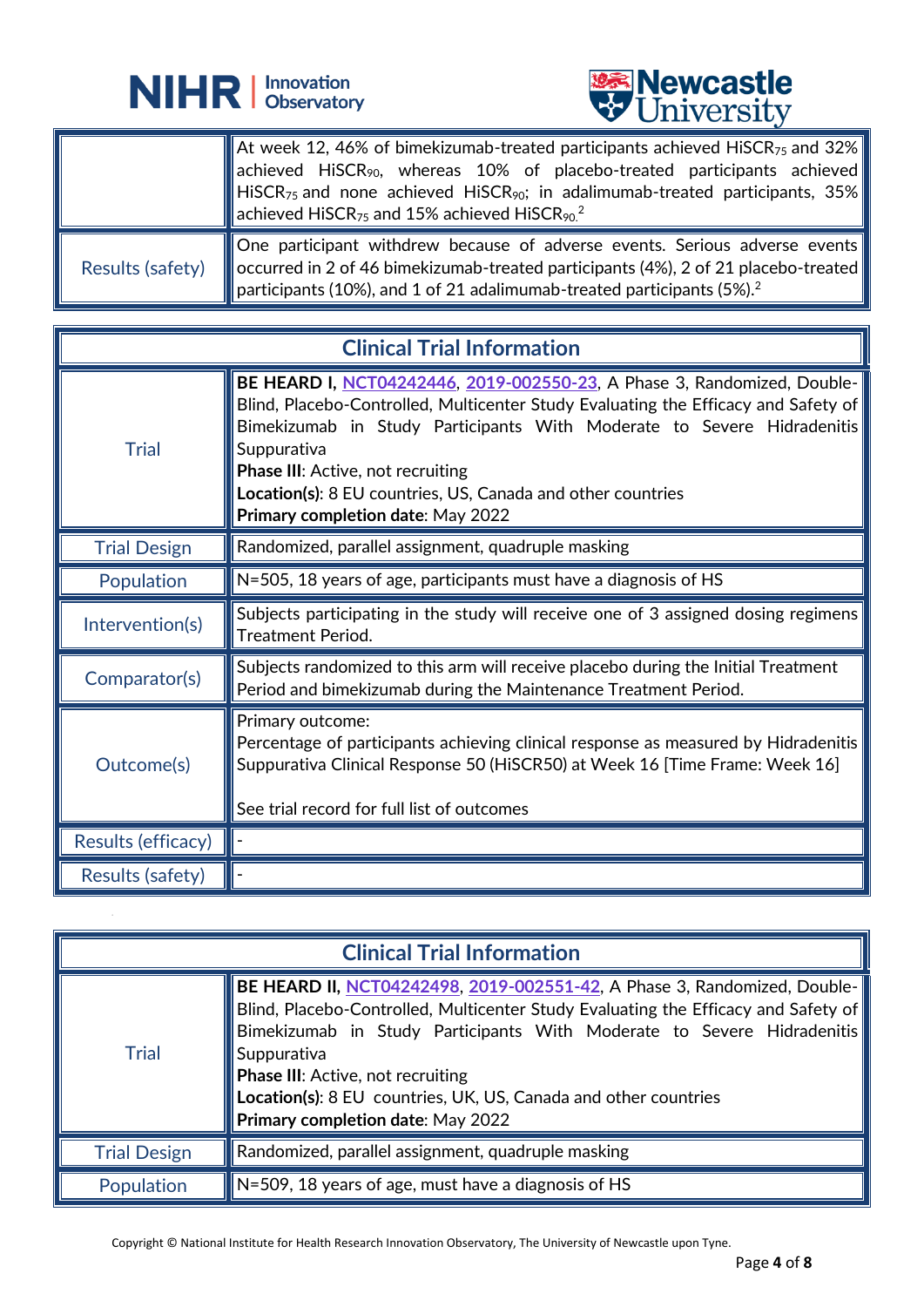



|                         | A CITTACTOIA                                                                                                                                                                        |
|-------------------------|-------------------------------------------------------------------------------------------------------------------------------------------------------------------------------------|
| Intervention(s)         | Subjects participating in the study will receive assigned bimekizumab dosing<br>regimen 1, 2 or 3 during the Treatment Period.                                                      |
| Comparator(s)           | Matched placebo                                                                                                                                                                     |
| Outcome(s)              | Primary outcome:<br>Percentage of participants achieving clinical response as measured by HiSCR50 at<br>Week 16 [Time Frame: Week 16]<br>See trial record for full list of outcomes |
| Results (efficacy)      |                                                                                                                                                                                     |
| <b>Results (safety)</b> |                                                                                                                                                                                     |

| <b>Clinical Trial Information</b> |                                                                                                                                                                                                                                                                                                                                                                                                |
|-----------------------------------|------------------------------------------------------------------------------------------------------------------------------------------------------------------------------------------------------------------------------------------------------------------------------------------------------------------------------------------------------------------------------------------------|
| <b>Trial</b>                      | BE HEARD EXIT, NCT04901195, 2020-004179-42, A Phase 3, Open-Label, Parallel<br>Group, Multicenter, Extension Study Evaluating the Long-Term Treatment of<br>Bimekizumab in Study Participants With Moderate to Severe Hidradenitis Suppurativa<br>Phase III: Enrolling by invitation<br>Location(s): 10 EU countries, US, Canada and other countries<br>Primary completion date: December 2024 |
| <b>Trial Design</b>               | Non-randomized, parallel assignment, open label                                                                                                                                                                                                                                                                                                                                                |
| Population                        | N=830 (estimated), 18 years of age, completed the Maintenance Treatment Period<br>through Week 48 in HS0003 (NCT04242446) or HS0004 (NCT04242498), was eligible<br>to receive bimekizumab at the time of completing the feeder study, and did not meet any<br>withdrawal criteria of the feeder study                                                                                          |
| Intervention(s)                   | Subjects participating in the study will receive assigned bimekizumab dosing regimen 1<br>or 2 during the open-label extension period.                                                                                                                                                                                                                                                         |
| Comparator(s)                     | N/A                                                                                                                                                                                                                                                                                                                                                                                            |
| Outcome(s)                        | Primary outcome:<br>Percentage of participants with treatment-emergent adverse events (TEAEs) during the<br>study [Time Frame: From Baseline (Day 1) until end of Safety Follow-Up (up to Week<br>120)]<br>See trial record for full list of outcomes                                                                                                                                          |
| <b>Results</b><br>(efficacy)      |                                                                                                                                                                                                                                                                                                                                                                                                |
| <b>Results</b><br>(safety)        |                                                                                                                                                                                                                                                                                                                                                                                                |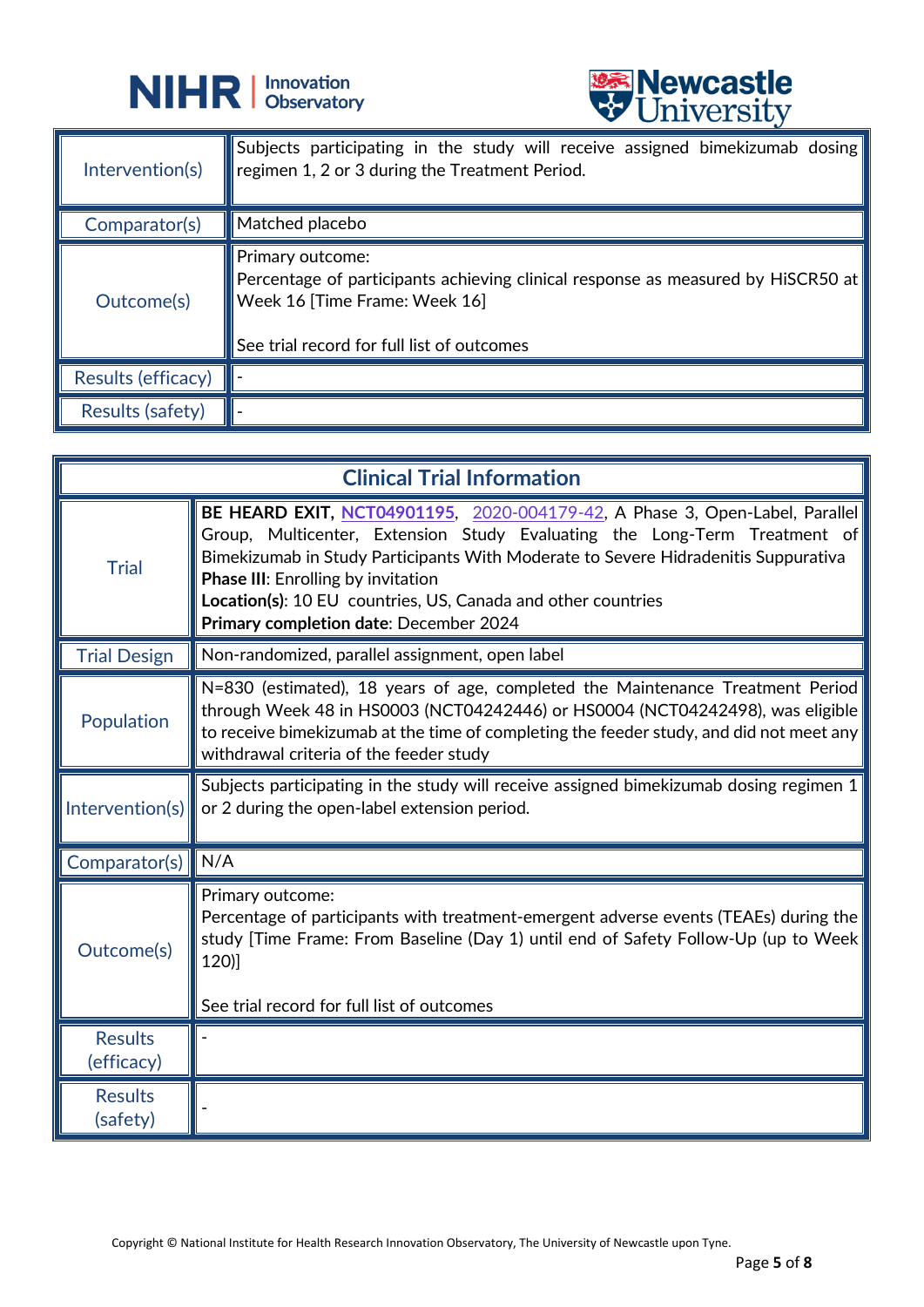



## **Estimated Cost**

L

Bimekizumab is already marketed in the UK; 160 milligrams (mg)/1ml solution for pre-filled injection pens at the cost of £2443 per dose. $^\mathrm{18}$  A confidential discount is available for bimekizumab in line with the NICE technology appraisal of bimekizumab in moderate to severe plaque psoriasis (TA723).<sup>19</sup>

## **Relevant Guidance**

NICE Guidance

• NICE technology appraisal. Adalimumab for treating moderate to severe hidradenitis suppurativa (TA392). June 2016.

NHS England (Policy/Commissioning) Guidance

- NHS England. 2013/14 NHS Standard Contract for Specialised Dermatology Services (All Ages). A12/S/a.
- NHS England. Clinical Commissioning Policy: Infliximab for the treatment of hidradenitis suppurativa. 16018/P. July 2016.

#### Other Guidance

- Journal of the American Academy of Dermatology. North American clinical management guidelines for hidradenitis suppurativa: A publication from the United States and Canadian Hidradenitis Suppurativa Foundations. 2019.<sup>20</sup>
- British Association of Dermatologists. Guidelines for the management of hidradenitis suppurativa (acne inversa). 2018.<sup>14</sup>
- European S1 guideline for the treatment of hidradenitis suppurativa/acne inversa. 2015.<sup>10</sup>

## **Additional Information**

## **References**

- 1 ClinicalTrials.gov. *A Study to Test the Efficacy, Safety and Pharmacokinetics of Bimekizumab in Subjects With Moderate to Severe Hidradenitis Suppurativa*. *Trial ID: NCT03248531*. 2017. Status: Completed. Available from:<https://clinicaltrials.gov/ct2/show/NCT03248531> [Accessed 22nd March 2022].
- 2 Glatt S, Jemec GBE, Forman S, Sayed C, Schmieder G, Weisman J, et al. Efficacy and Safety of Bimekizumab in Moderate to Severe Hidradenitis Suppurativa: A Phase 2, Double-blind, Placebo-Controlled Randomized Clinical Trial. *JAMA dermatology*. 2021;157(11):1279-88. Available from[: https://doi.org/10.1001/jamadermatol.2021.2905.](https://doi.org/10.1001/jamadermatol.2021.2905)
- 3 Electronic Medicines Compendium (EMC). *Bimzelx 160 mg solution for injection in pre-filled syringe*. 2021. Available from: [https://www.medicines.org.uk/emc/product/12833/smpc#PHARMACOLOGICAL\\_PROPS](https://www.medicines.org.uk/emc/product/12833/smpc#PHARMACOLOGICAL_PROPS) [Accessed 22nd March 2022].
- 4 ClinicalTrials.gov. *A Study to Evaluate the Efficacy and Safety of Bimekizumab in Study Participants With Moderate to Severe Hidradenitis Suppurativa (BE HEARD I)*. *Trial ID:*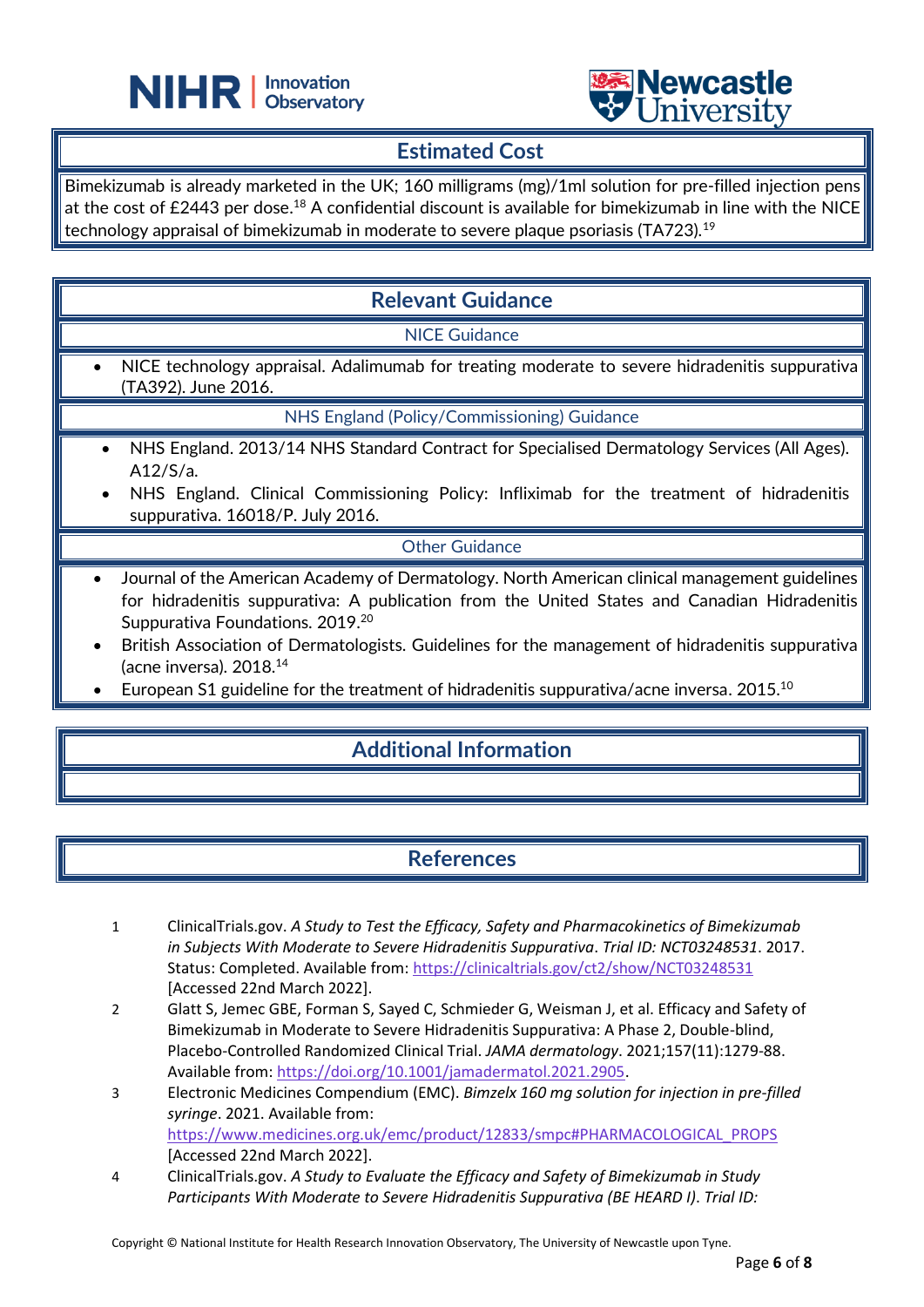# **NIHR** | Innovation



*NCT04242446*. 2020. Status: Active, not recruiting. Available from:

<https://clinicaltrials.gov/ct2/show/NCT04242446> [Accessed 22nd March 2022].

- 5 ClinicalTrials.gov. *A Study to Test the Efficacy and Safety of Bimekizumab in Study Participants With Moderate to Severe Hidradenitis Suppurativa (BE HEARD II)*. *Trial ID: NCT04242498*. 2020. Status: Active, not recruiting. Available from: <https://clinicaltrials.gov/ct2/show/NCT04242498> [Accessed 22nd March 2022].
- 6 ClinicalTrials.gov. *A Study to Test the Long-term Treatment of Bimekizumab in Study Participants With Moderate to Severe Hidradenitis Suppurativa (BE HEARD EXT)*. *Trial ID: NCT04901195*. 2021. Status: Enrolling by invitation. Available from: <https://clinicaltrials.gov/ct2/show/NCT04901195> [Accessed 22nd March 2022].
- 7 European Medicines Agency (EMA). *Bimzelx*. 2021. Available from: [https://www.ema.europa.eu/en/medicines/human/EPAR/bimzelx#authorisation-details](https://www.ema.europa.eu/en/medicines/human/EPAR/bimzelx#authorisation-details-section)[section](https://www.ema.europa.eu/en/medicines/human/EPAR/bimzelx#authorisation-details-section) [Accessed 22nd March 2022].
- 8 ClinicalTrials.gov. *Search: Recruiting, Not yet recruiting, Active, not recruiting, Completed, Enrolling by invitation Studies | Bimekizumab | Phase 2, 3*. Available from: [https://clinicaltrials.gov/ct2/results?cond=&term=&type=&rslt=&recrs=b&recrs=a&recrs=f&](https://clinicaltrials.gov/ct2/results?cond=&term=&type=&rslt=&recrs=b&recrs=a&recrs=f&recrs=d&recrs=e&age_v=&gndr=&intr=Bimekizumab&titles=&outc=&spons=&lead=&id=&cntry=&state=&city=&dist=&locn=&phase=1&phase=2&rsub=&strd_s=&strd_e=&prcd_s=&prcd_e=&sfpd_s=&sfpd_e=&rfpd_s=&rfpd_e=&lupd_s=&lupd_e=&sort) [recrs=d&recrs=e&age\\_v=&gndr=&intr=Bimekizumab&titles=&outc=&spons=&lead=&id=&cn](https://clinicaltrials.gov/ct2/results?cond=&term=&type=&rslt=&recrs=b&recrs=a&recrs=f&recrs=d&recrs=e&age_v=&gndr=&intr=Bimekizumab&titles=&outc=&spons=&lead=&id=&cntry=&state=&city=&dist=&locn=&phase=1&phase=2&rsub=&strd_s=&strd_e=&prcd_s=&prcd_e=&sfpd_s=&sfpd_e=&rfpd_s=&rfpd_e=&lupd_s=&lupd_e=&sort) [try=&state=&city=&dist=&locn=&phase=1&phase=2&rsub=&strd\\_s=&strd\\_e=&prcd\\_s=&prc](https://clinicaltrials.gov/ct2/results?cond=&term=&type=&rslt=&recrs=b&recrs=a&recrs=f&recrs=d&recrs=e&age_v=&gndr=&intr=Bimekizumab&titles=&outc=&spons=&lead=&id=&cntry=&state=&city=&dist=&locn=&phase=1&phase=2&rsub=&strd_s=&strd_e=&prcd_s=&prcd_e=&sfpd_s=&sfpd_e=&rfpd_s=&rfpd_e=&lupd_s=&lupd_e=&sort) [d\\_e=&sfpd\\_s=&sfpd\\_e=&rfpd\\_s=&rfpd\\_e=&lupd\\_s=&lupd\\_e=&sort=](https://clinicaltrials.gov/ct2/results?cond=&term=&type=&rslt=&recrs=b&recrs=a&recrs=f&recrs=d&recrs=e&age_v=&gndr=&intr=Bimekizumab&titles=&outc=&spons=&lead=&id=&cntry=&state=&city=&dist=&locn=&phase=1&phase=2&rsub=&strd_s=&strd_e=&prcd_s=&prcd_e=&sfpd_s=&sfpd_e=&rfpd_s=&rfpd_e=&lupd_s=&lupd_e=&sort) [Accessed 22nd March 2022].
- 9 Jemec GBE. Hidradenitis Suppurativa. *New England Journal of Medicine*. 2012;366(2):158-64. Available from[: https://doi.org/10.1056/NEJMcp1014163.](https://doi.org/10.1056/NEJMcp1014163)
- 10 Zouboulis CC, Desai N, Emtestam L, Hunger RE, Ioannides D, Juhász I, et al. European S1 guideline for the treatment of hidradenitis suppurativa/acne inversa. *J Eur Acad Dermatol Venereol*. 2015;29(4):619-44. Available from: [https://doi.org/10.1111/jdv.12966.](https://doi.org/10.1111/jdv.12966)
- 11 Mayo Clinic. *Hidradenitis suppurativa*. Available from[: https://www.mayoclinic.org/diseases](https://www.mayoclinic.org/diseases-conditions/hidradenitis-suppurativa/symptoms-causes/syc-20352306)[conditions/hidradenitis-suppurativa/symptoms-causes/syc-20352306](https://www.mayoclinic.org/diseases-conditions/hidradenitis-suppurativa/symptoms-causes/syc-20352306) [Accessed 22nd March 2022].
- 12 Fimmel S, Zouboulis CC. Comorbidities of hidradenitis suppurativa (acne inversa). *Dermato-Endocrinology*. 2010;2(1):9-16. Available from: [https://doi.org/10.4161/derm.2.1.12490.](https://doi.org/10.4161/derm.2.1.12490)
- 13 Thorlacius L, Cohen AD, Gislason GH, Jemec GBE, Egeberg A. Increased Suicide Risk in Patients with Hidradenitis Suppurativa. *J Invest Dermatol*. 2018;138(1):52-7. Available from: [https://doi.org/10.1016/j.jid.2017.09.008.](https://doi.org/10.1016/j.jid.2017.09.008)
- 14 Ingram JR, Collier F, Brown D, Burton T, Burton J, Chin MF, et al. British Association of Dermatologists guidelines for the management of hidradenitis suppurativa (acne inversa) 2018. *Br J Dermatol*. 2019;180(5):1009-17. Available from: [https://doi.org/10.1111/bjd.17537.](https://doi.org/10.1111/bjd.17537)
- 15 NHS Digital. *Hospital Admitted Patient Care Activity 2020-21*. 2021. Available from: [https://digital.nhs.uk/data-and-information/publications/statistical/hospital-admitted](https://digital.nhs.uk/data-and-information/publications/statistical/hospital-admitted-patient-care-activity/2020-21)[patient-care-activity/2020-21](https://digital.nhs.uk/data-and-information/publications/statistical/hospital-admitted-patient-care-activity/2020-21) [Accessed 22nd March 2022].
- 16 National Institute for Health and Care Excellence (NICE). *Adalimumab for treating moderate to severe hidradenitis suppurativa*. 2016. Available from: <https://www.nice.org.uk/guidance/ta392> [Accessed 22nd March 2022].
- 17 Zouboulis CC. Adalimumab for the treatment of hidradenitis suppurativa/acne inversa. *Expert Rev Clin Immunol*. 2016;12(10):1015-26. Available from: [https://doi.org/10.1080/1744666x.2016.1221762.](https://doi.org/10.1080/1744666x.2016.1221762)
- 18 National Institute for Health and Care Excellence (NICE). *Bimekizumab*. Available from: <https://bnf.nice.org.uk/medicinal-forms/bimekizumab.html> [Accessed 22nd April 2022].
- 19 National Institute for Health and Care Excellence (NICE). *Bimekizumab for treating moderate to severe plaque psoriasis*. 2021. Available from[: https://www.nice.org.uk/guidance/TA723.](https://www.nice.org.uk/guidance/TA723)